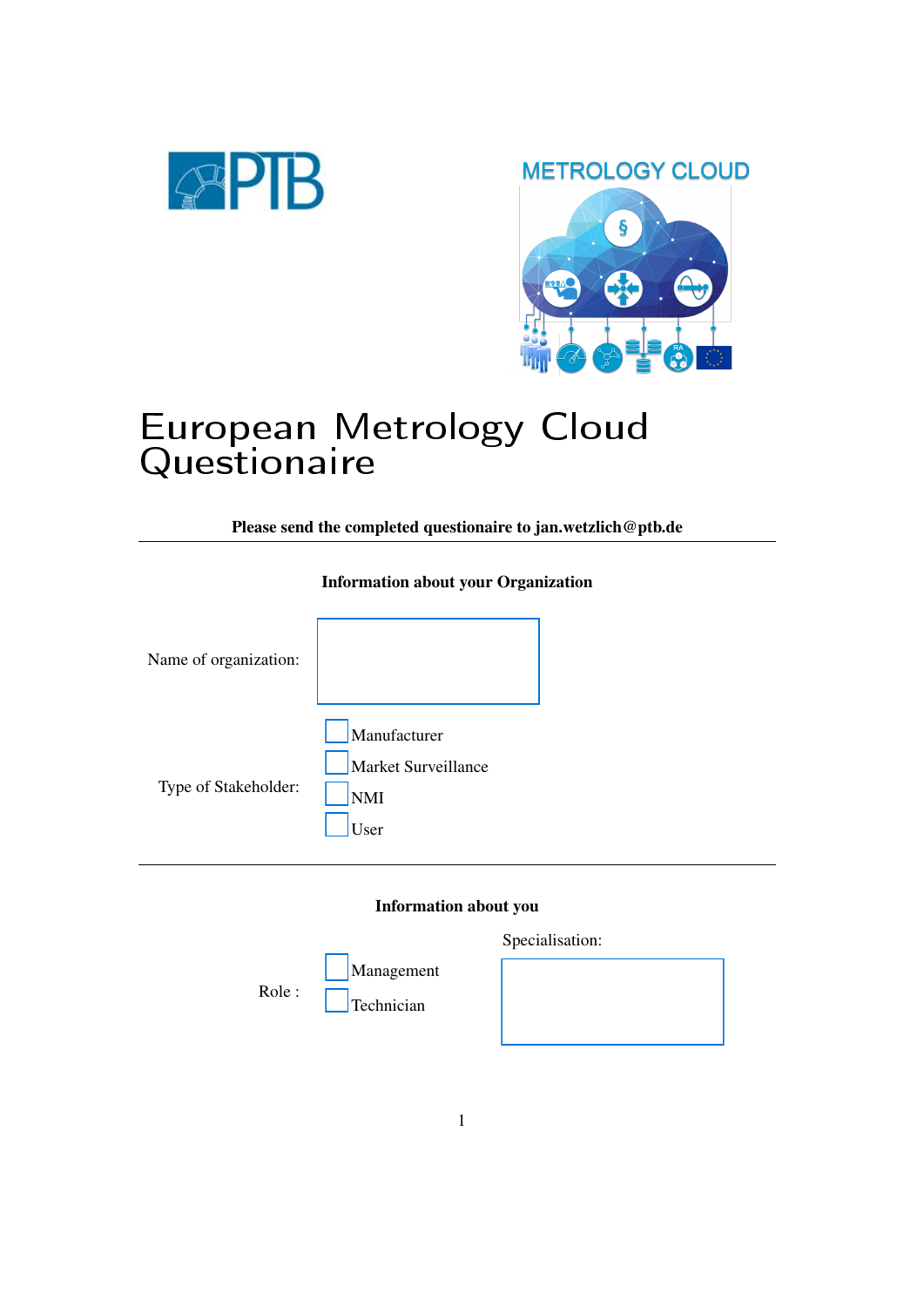| $\mathbf{1}$ | Data/Databases                                           |                                                                        |
|--------------|----------------------------------------------------------|------------------------------------------------------------------------|
| 1.1          | Please attach your database scheme here (ER-/UML-modell) | You can use the comment<br>function of the Acrobat<br>Reader to do so. |
| 1.2          | Database type                                            | $\mathbf{r}$                                                           |
| 1.3          | If other which one                                       |                                                                        |
| 1.4          | DB manufacturer                                          | Microsoft<br>Oracle<br>Teradata<br>mySQL<br>PostgreSQL<br>other        |
| 1.5          | If other which one                                       |                                                                        |
| 1.6          | In case of a relational DB                               |                                                                        |
|              | Type of database store                                   | column<br>$\cup$ row                                                   |
|              | How large are your DBs roughly?                          |                                                                        |
|              | How many tables roughly?                                 |                                                                        |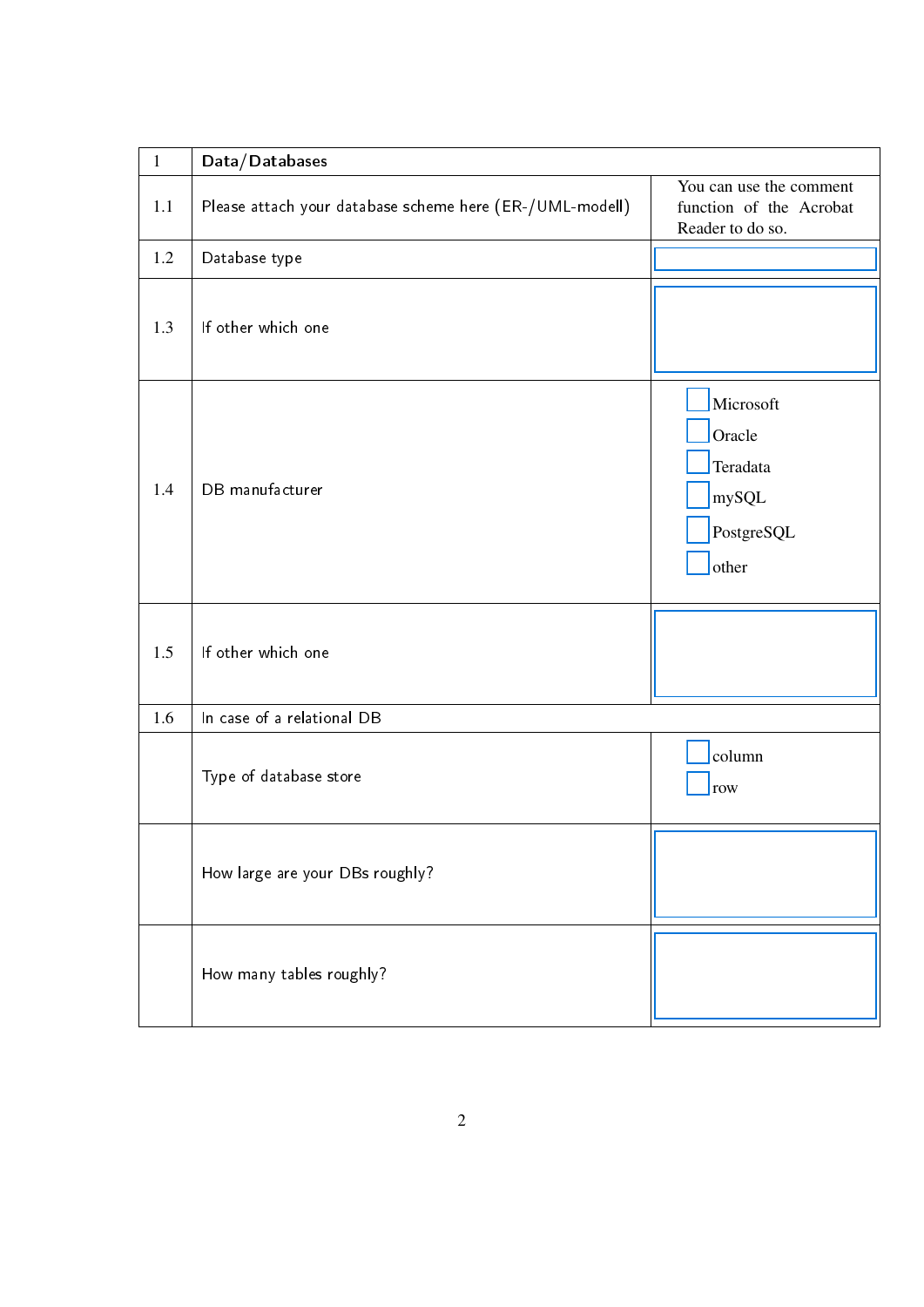|                | How many rows per table roughly?                                         |                                                      |
|----------------|--------------------------------------------------------------------------|------------------------------------------------------|
|                | Are you using a Document store?                                          | $\bigcirc$ Yes<br>$\bigcirc$ No                      |
| 1.7            | In case of a Document store                                              |                                                      |
|                | How many files roughly?                                                  |                                                      |
|                | How large are the relevant files roughly?                                |                                                      |
| 1.8            | How many querries per time?                                              |                                                      |
| 1.9            | How long until mean querry result?                                       |                                                      |
| 1.10           | How many updates per time?                                               |                                                      |
| 1.11           | Would/Can you provide exemplary data for testing purposes to<br>the PTB? | $\bigcup$ yes<br>O only pseudo data<br>$\bigcirc$ no |
| $\overline{2}$ | System                                                                   |                                                      |
| 2.1            | Do you like the node Concept                                             | $\bigcup$ Yes<br>$\bigcup$ No                        |